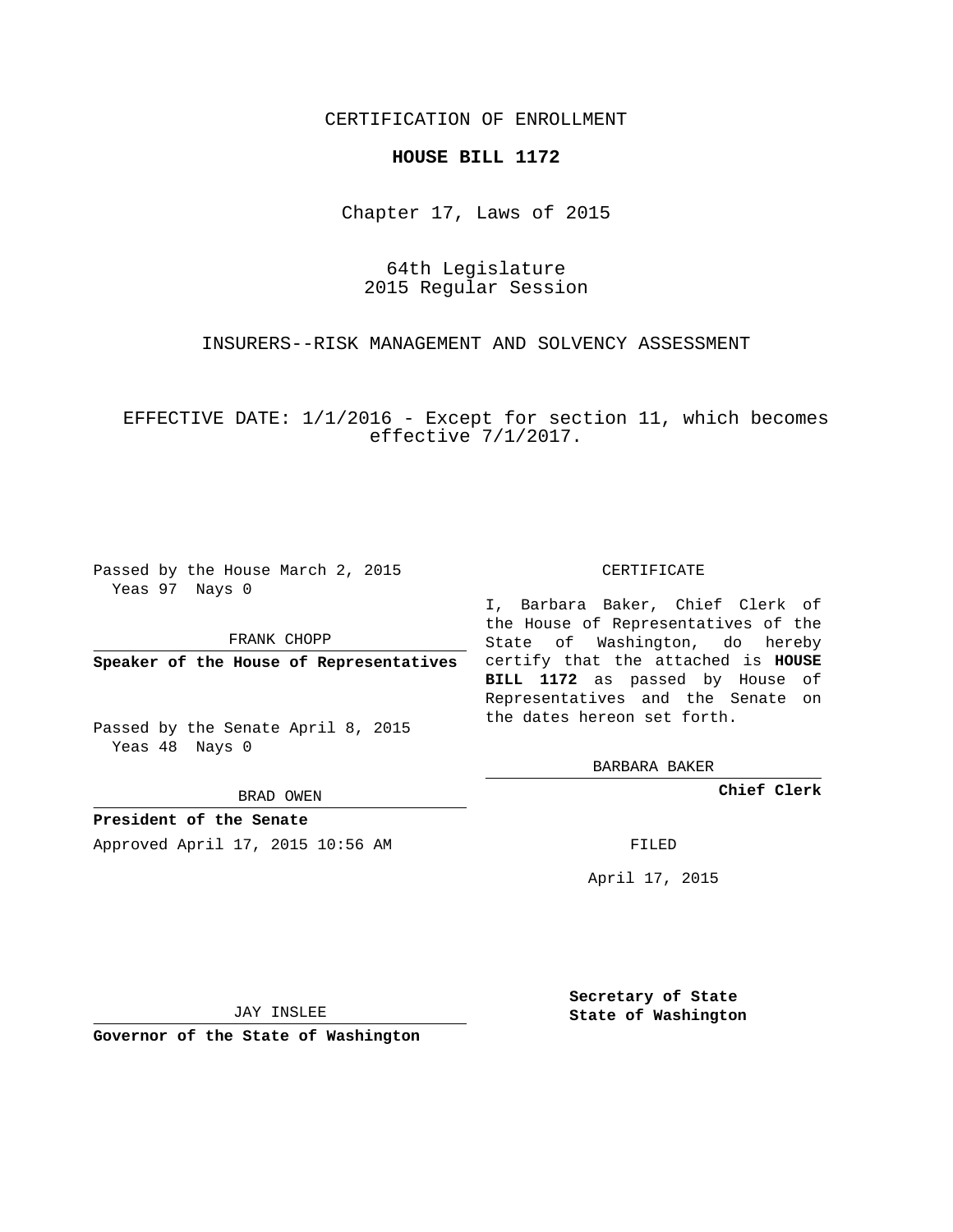## **HOUSE BILL 1172**

Passed Legislature - 2015 Regular Session

**State of Washington 64th Legislature 2015 Regular Session**

**By** Representatives Stanford, Vick, and Ryu; by request of Insurance Commissioner

Read first time 01/14/15. Referred to Committee on Business & Financial Services.

 AN ACT Relating to the risk management and solvency assessment act; amending RCW 42.56.400; reenacting and amending RCW 42.56.400; adding a new chapter to Title 48 RCW; providing effective dates; and 4 providing an expiration date.

BE IT ENACTED BY THE LEGISLATURE OF THE STATE OF WASHINGTON:

 NEW SECTION. **Sec. 1.** (1) The purpose of this chapter is to provide the requirements for maintaining a risk management framework and completing an own risk and solvency assessment and provide guidance and instructions for filing an ORSA summary report with the insurance commissioner of this state.

 (2) The requirements of this chapter apply to all insurers domiciled in this state unless exempt pursuant to section 6 of this 13 act.

 (3) The legislature finds and declares that the ORSA summary report contains confidential and sensitive information related to an insurer or insurance group's identification of risks material and relevant to the insurer or insurance group filing the report. This information includes proprietary and trade secret information that has the potential for harm and competitive disadvantage to the insurer or insurance group if the information is made public. It is the intent of this legislature that the ORSA summary report is a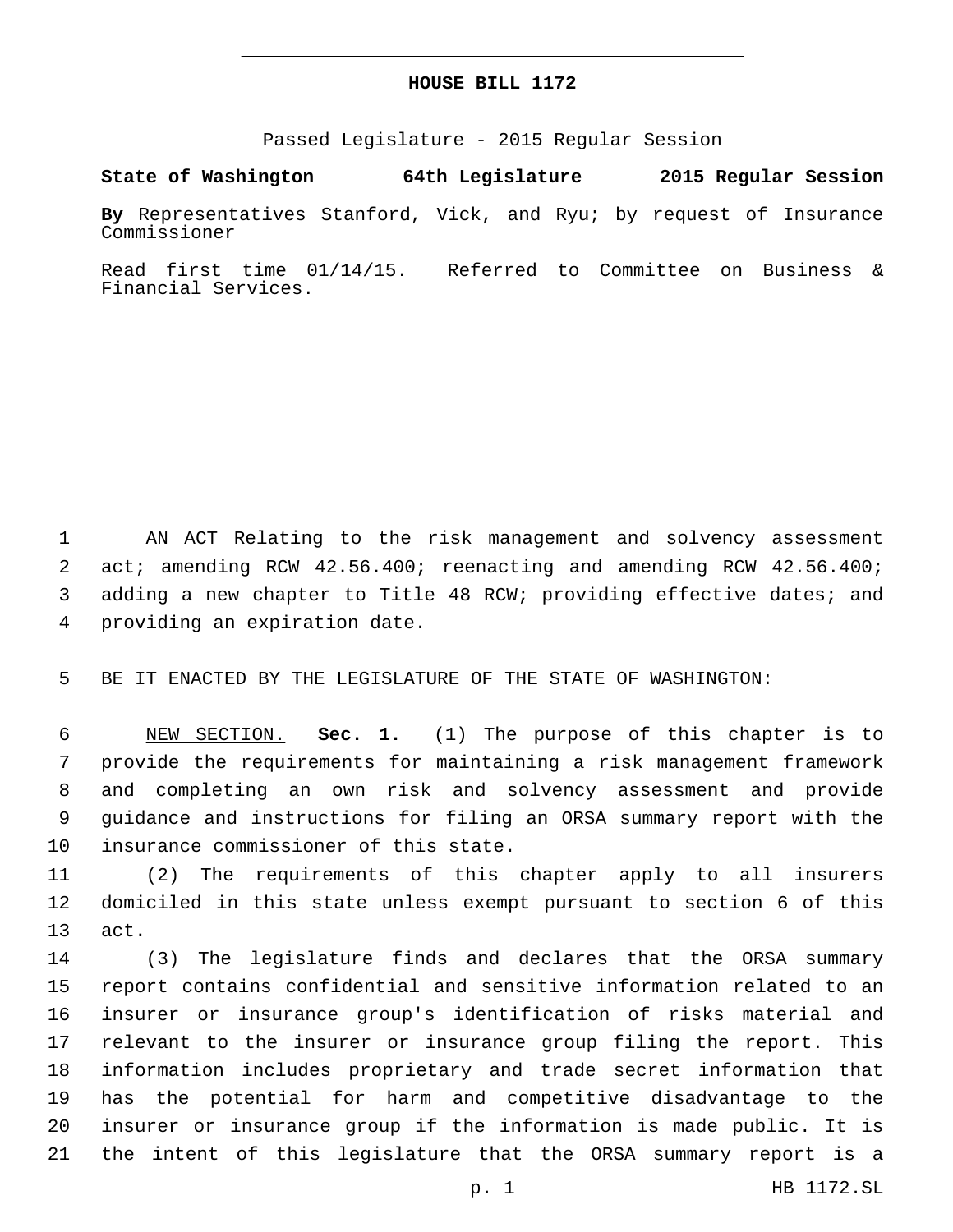confidential document filed with the commissioner, that the ORSA summary report may be shared only as stated in this chapter and to assist the commissioner in the performance of his or her duties, and that in no event may the ORSA summary report be subject to public 5 disclosure.

 NEW SECTION. **Sec. 2.** The definitions in this section apply throughout this chapter unless the context clearly requires otherwise.

 (1) "Insurance group" means, for the purposes of conducting an ORSA, those insurers and affiliates included within an insurance holding company system as defined in RCW 48.31B.005.

 (2) "Insurer" includes an insurer authorized under chapter 48.05 RCW, a fraternal mutual insurer or society holding a license under RCW 48.36A.290, a health care service contractor registered under chapter 48.44 RCW, a health maintenance organization registered under chapter 48.46 RCW, and a self-funded multiple employer welfare arrangement under chapter 48.125 RCW, as well as all persons engaged as, or purporting to be engaged as insurers, fraternal benefit societies, health care service contractors, health maintenance organizations, or self-funded multiple employer welfare arrangements in this state, and to persons in process of organization to become insurers, fraternal benefit societies, health care service contractors, health maintenance organizations, or self-funded multiple employer welfare arrangements, except that it does not include agencies, authorities, or instrumentalities of the United States, its possessions and territories, the Commonwealth of Puerto Rico, the District of Columbia, or a state or political subdivision 28 of a state.

 (3) "ORSA guidance manual" means the own risk and solvency assessment guidance manual developed and adopted by the national 31 association of insurance commissioners.

 (4) "ORSA summary report" means a confidential high-level ORSA 33 summary of an insurer or insurance group.

 (5) "Own risk and solvency assessment" or "ORSA" means a confidential internal assessment, appropriate to the nature, scale, and complexity of an insurer or insurance group, conducted by that insurer or insurance group of the material and relevant risks associated with the insurer or insurance group's current business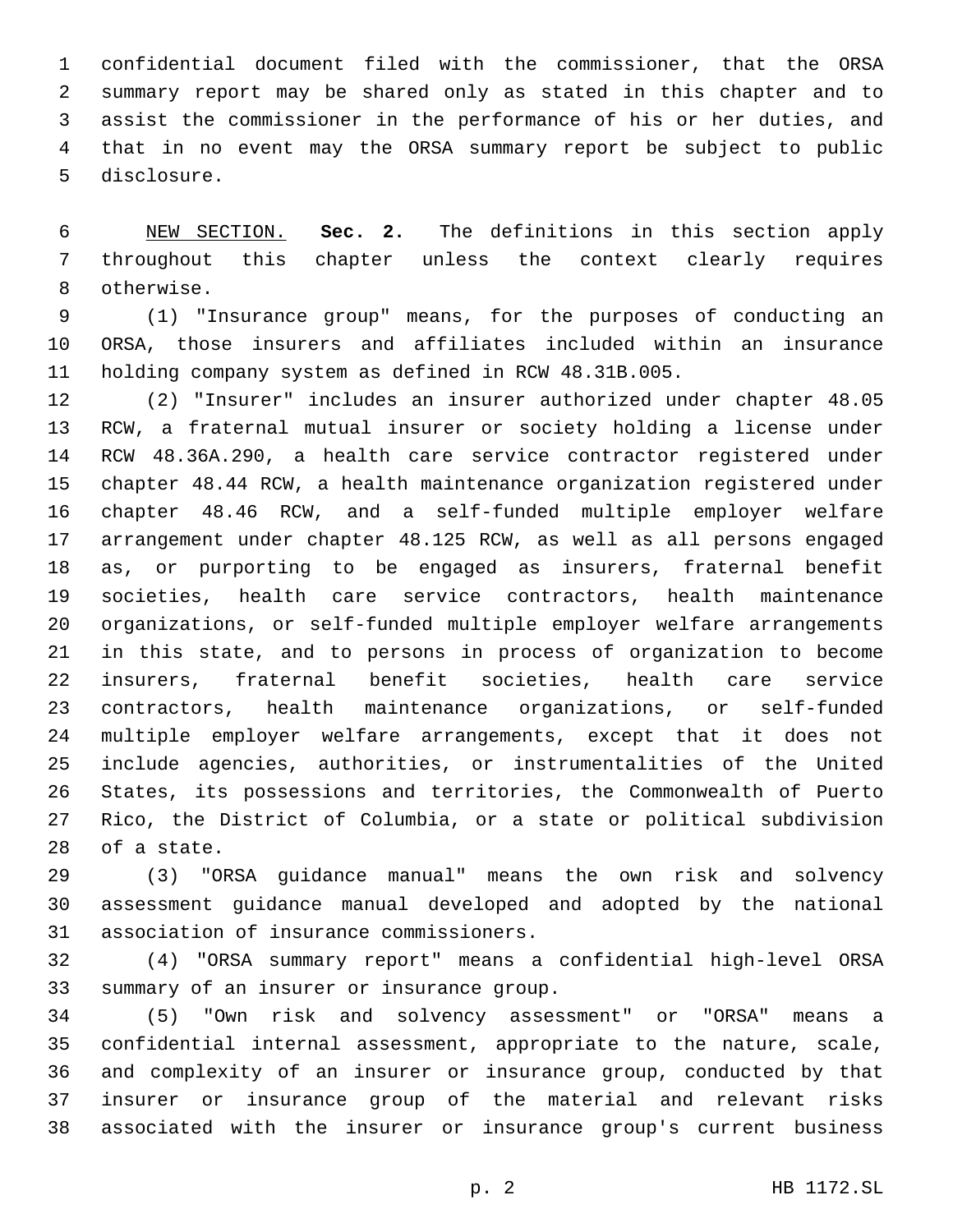plan, and the sufficiency of capital resources to support those 2 risks.

 NEW SECTION. **Sec. 3.** An insurer must maintain a risk management framework to assist the insurer with identifying, assessing, monitoring, managing, and reporting on its material and relevant risks. This requirement is satisfied if the insurance group of which the insurer is a member maintains a risk management framework applicable to the operations of the insurer.

 NEW SECTION. **Sec. 4.** Subject to section 6 of this act, an insurer, or the insurance group of which the insurer is a member, must regularly conduct an ORSA consistent with a process comparable to the ORSA guidance manual. The ORSA must be conducted annually but also at any time when there are significant changes to the risk profile of the insurer or the insurance group of which the insurer is a member.

 NEW SECTION. **Sec. 5.** (1) Upon the commissioner's request, and no more than once each year, an insurer must submit to the commissioner an ORSA summary report or any combination of reports that together contain the information described in the ORSA guidance manual, applicable to the insurer or the insurance group of which it is a member. Notwithstanding any request from the commissioner, if the insurer is a member of an insurance group, the insurer must submit the report or set of reports required by this subsection if the commissioner is the lead state commissioner of the insurance group as determined by the procedures within the financial analysis handbook adopted by the national association of insurance commissioners.

 (2) The report must include a signature of the insurer or insurance group's chief risk officer or other executive having responsibility for the oversight of the insurer's enterprise risk management process attesting to the best of his or her belief and knowledge that the insurer applies the enterprise risk management process described in the ORSA summary report and that a copy of the report has been provided to the insurer's board of directors or the 35 appropriate governing committee.

 (3) An insurer may comply with subsection (1) of this section by providing the most recent and substantially similar report or reports

p. 3 HB 1172.SL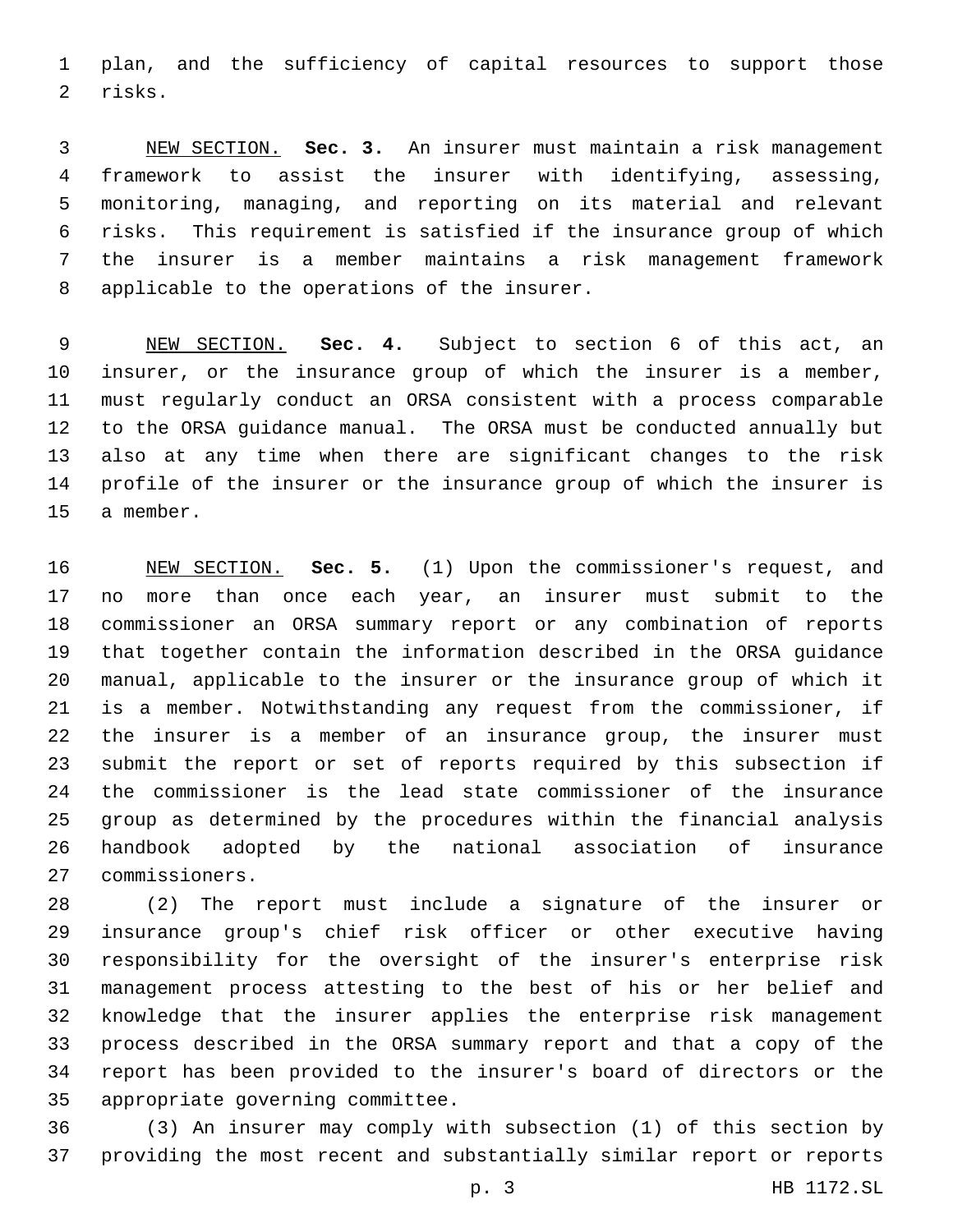provided by the insurer or another member of an insurance group of which the insurer is a member to the commissioner of another state or to a supervisor or regulator of a foreign jurisdiction, if that report provides information that is comparable to the information described in the ORSA guidance manual. Any such report in a language other than English must be accompanied by a translation of that 7 report into the English language.

 NEW SECTION. **Sec. 6.** (1) An insurer is exempt from the requirements of this chapter, if:

 (a) The insurer has annual direct written and unaffiliated assumed premium including international direct and assumed premium, but excluding premium reinsured with the federal crop insurance corporation and federal flood program, less than five hundred million 14 dollars; and

 (b) The insurance group of which the insurer is a member has annual direct written and unaffiliated assumed premium including international direct and assumed premium, but excluding premium reinsured with the federal crop insurance corporation and federal 19 flood program, less than one billion dollars.

 (2) If an insurer qualifies for exemption pursuant to subsection (1)(a) of this section, but the insurance group of which the insurer is a member does not qualify for exemption pursuant to subsection (1)(b) of this section, then the ORSA summary report that may be required pursuant to section 5 of this act must include every insurer within the insurance group. This requirement is satisfied by the submission of more than one ORSA summary report for any combination of insurers, provided any combination of reports includes every 28 insurer within the insurance group.

 (3) If an insurer does not qualify for exemption pursuant to subsection (1)(a) of this section, but the insurance group of which the insurer is a member does qualify for exemption pursuant to subsection (1)(b) of this section, then the only ORSA summary report that may be required pursuant to section 5 of this act is the report 34 applicable to that insurer.

 (4) If an insurer does not qualify for exemption pursuant to subsection (1)(a) of this section, the insurer may apply to the commissioner for a waiver from the requirements of this chapter based upon unique circumstances. In deciding whether to grant the insurer's request for waiver, the commissioner may consider the type and volume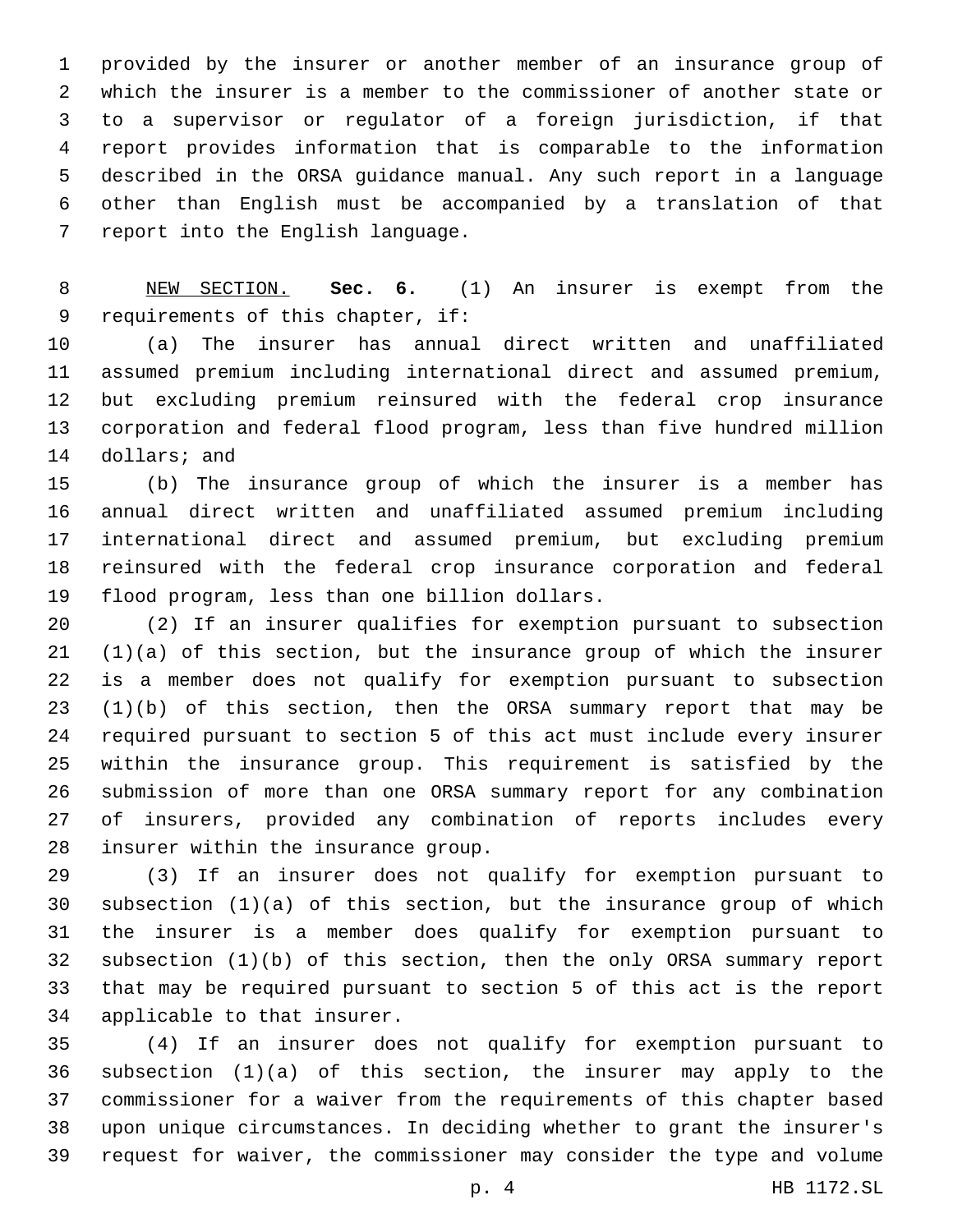of business written, ownership and organizational structure, and any other factor the commissioner considers relevant to the insurer or insurance group of which the insurer is a member. If the insurer is a part of an insurance group with insurers domiciled in more than one state, the commissioner shall coordinate with the lead state commissioner and with the other domiciliary commissioners in considering whether to grant the insurer's request for a waiver.

 (5) Notwithstanding the exemptions stated in this section, the commissioner may require that an insurer maintain a risk management framework, conduct an ORSA, and file an ORSA summary report (a) based on unique circumstances including, but not limited to, the type and volume of business written, ownership and organizational structure, federal agency requests, and international supervisor requests; and (b) if the insurer has risk-based capital at the company action level event as set forth in RCW 48.05.440 or 48.43.310, meets one or more of the standards of an insurer deemed to be in hazardous financial condition as defined in WAC 284-16-310, or otherwise exhibits qualities of a troubled insurer as determined by the commissioner.

 (6) If an insurer that qualifies for exemption pursuant to subsection (1)(a) of this section subsequently no longer qualifies for that exemption due to changes in premium reflected in the insurer's most recent annual statement or in the most recent annual statements of the insurers within the insurance group of which the insurer is a member, the insurer has one year following the year the threshold is exceeded to comply with the requirement of this chapter.

 NEW SECTION. **Sec. 7.** (1) The ORSA summary report shall be prepared consistent with the ORSA guidance manual, subject to the requirements of subsection (2) of this section. Documentation and supporting information must be maintained and made available upon examination or upon the request of the commissioner.

 (2) The review of the ORSA summary report, and any additional requests for information, must be made using similar procedures currently used in the analysis and examination of multistate or 34 global insurers and insurance groups.

 NEW SECTION. **Sec. 8.** (1) Documents, materials, or other information, including the ORSA summary report, in the possession or control of the commissioner that are obtained by, created by, or disclosed to the commissioner or any other person under this chapter,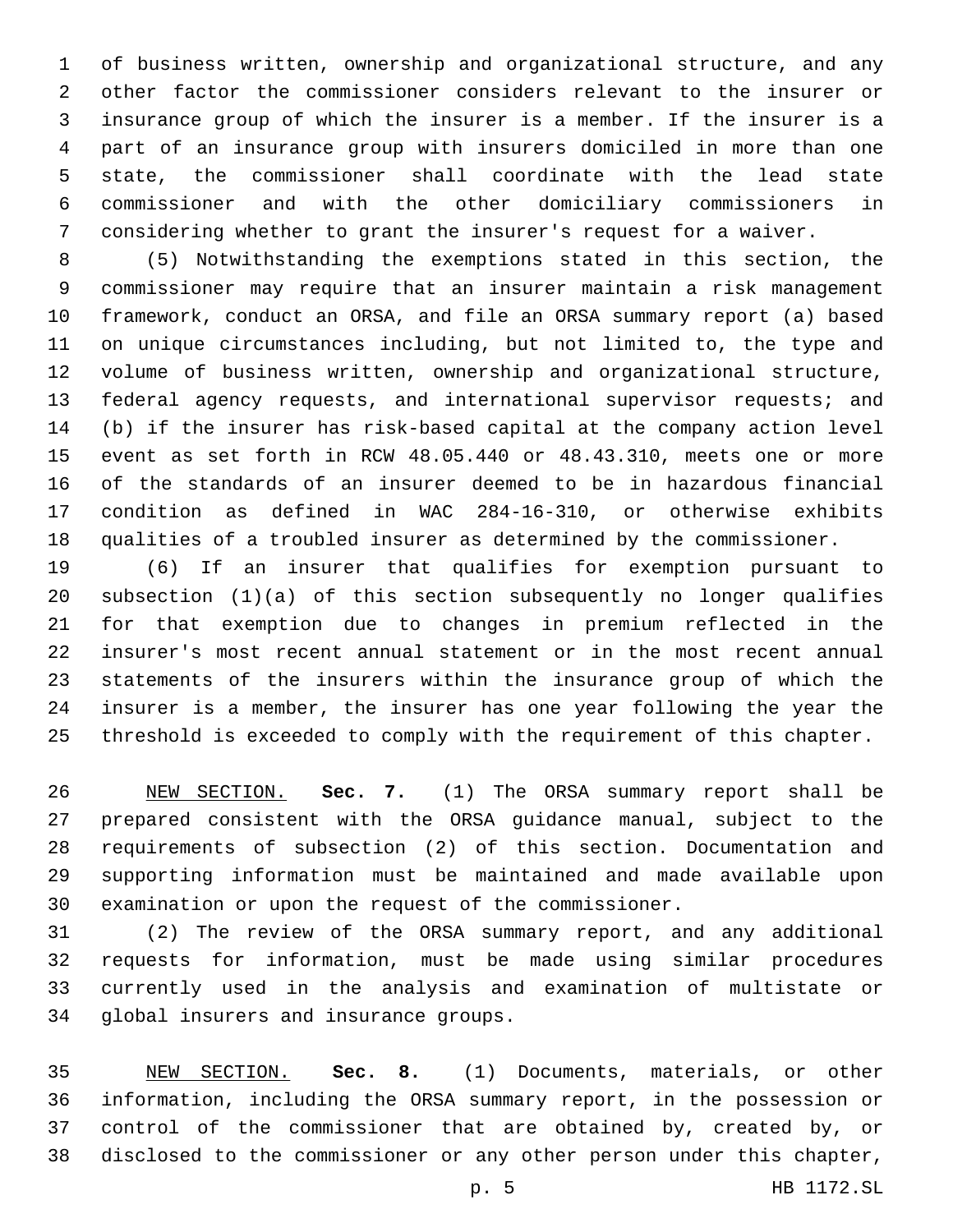is recognized by this state as being proprietary and to contain trade secrets. All such documents, materials, or other information is confidential by law and privileged, is not subject to chapter 42.56 RCW, is not subject to subpoena, and is not subject to discovery or admissible in evidence in any private civil action. However, the commissioner is authorized to use the documents, materials, or other information in the furtherance of any regulatory or legal action brought as a part of the commissioner's official duties. The commissioner may not otherwise make the documents, materials, or other information public without the prior written consent of the 11 insurer.

 (2) Neither the commissioner nor any person who received documents, materials, or other ORSA-related information, through examination or otherwise, while acting under the authority of the commissioner or with whom such documents, materials, or other information are shared pursuant to this chapter, is permitted or required to testify in any private civil action concerning any confidential documents, materials, or information subject to 19 subsection (1) of this section.

 (3) In order to assist in the performance of the commissioner's 21 regulatory duties, the commissioner:

 (a) May share documents, materials, or other ORSA-related information, including the confidential and privileged documents, materials, or information subject to subsection (1) of this section, including proprietary and trade secret documents and materials with other state, federal, and international regulatory agencies, including members of any supervisory college recognized by the national association of insurance commissioners, with the national association of insurance commissioners, and with any third-party consultants designated by the commissioner, provided that the recipient agrees in writing to maintain the confidentiality and privileged status of the ORSA-related documents, materials, or other information and has verified in writing the legal authority to 34 maintain confidentiality;

 (b) May receive documents, materials, or ORSA-related information, including otherwise confidential and privileged documents, materials, or information, including proprietary and trade secret information or documents, from regulatory officials of other foreign or domestic jurisdictions, including members of any supervisory college recognized by the national association of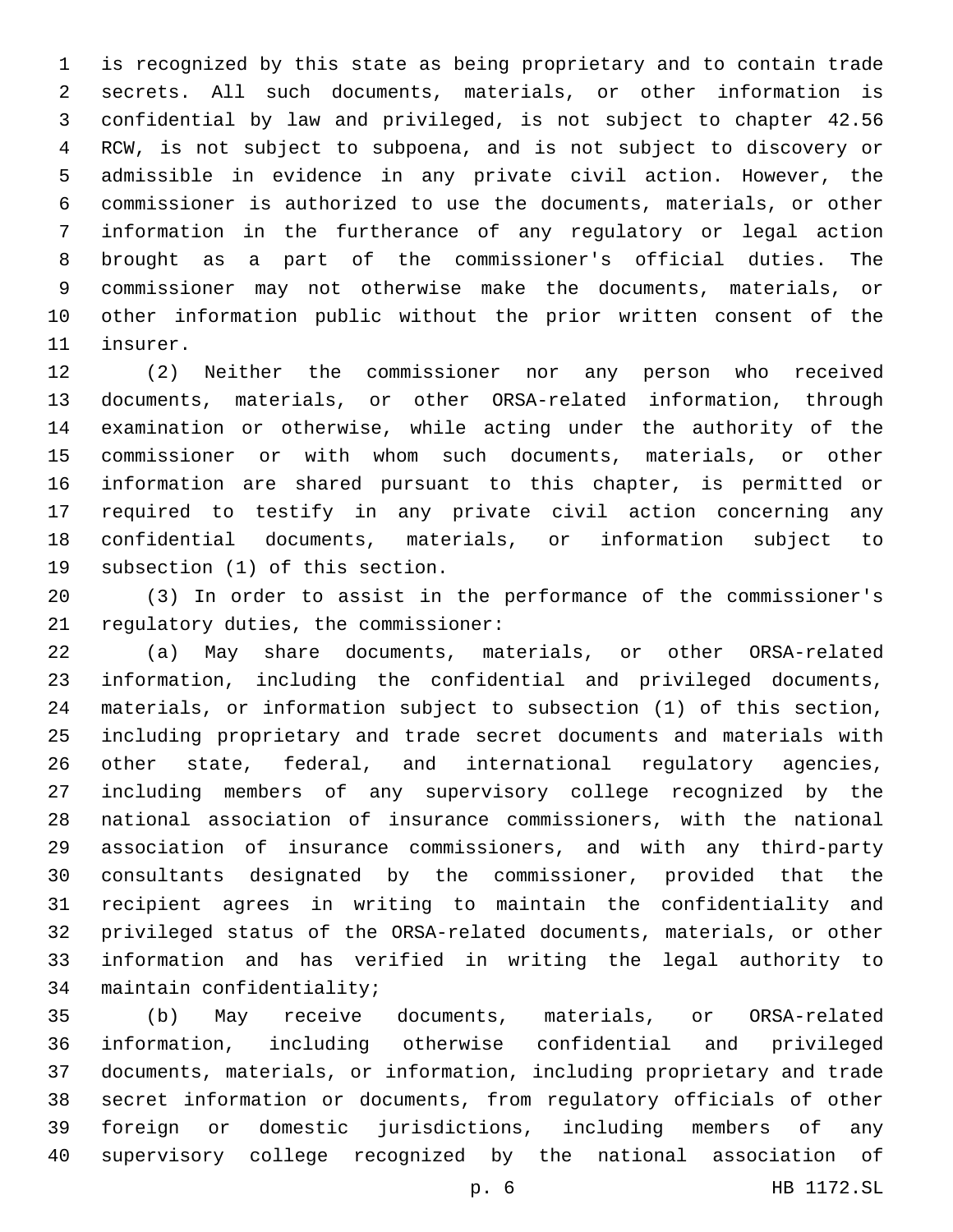insurance commissioners, from the national association of insurance commissioners, and must maintain as confidential or privileged any document, material, or information received with notice or the understanding that it is confidential or privileged under the laws of the jurisdiction that is the source of the document, material, or information;6

 (c) Shall enter into written agreements with the national association of insurance commissioners or a third-party consultant governing sharing and use of information provided pursuant to this chapter, consistent with this subsection that shall:

 (i) Specify procedures and protocols regarding the confidentiality and security of information shared with the national association of insurance commissioners or third-party consultant pursuant to this chapter, including procedures and protocols for sharing by the national association of insurance commissioners with other state regulators from states in which the insurance group has domiciled insurers. The agreement must provide that the recipient agrees in writing to maintain the confidentiality and privileged status of the ORSA-related documents, materials, or other information and has verified in writing the legal authority to maintain 21 confidentiality;

 (ii) Specify that ownership of information shared with the national association of insurance commissioners or third-party consultants pursuant to this chapter remains with the commissioner and the national association of insurance commissioners' or a third- party consultant's use of the information is subject to the direction 27 of the commissioner;

 (iii) Prohibit the national association of insurance commissioners or third-party consultant from storing the information shared pursuant to this chapter in a permanent database after the 31 underlying analysis is completed;

 (iv) Require prompt notice to be given to an insurer whose confidential information in the possession of the national association of insurance commissioners or a third-party consultant pursuant to this chapter is subject to a request or subpoena to the national association of insurance commissioners or a third-party 37 consultant for disclosure or production;

 (v) Require the national association of insurance commissioners or a third-party consultant to consent to intervention by an insurer in any judicial or administrative action in which the national

p. 7 HB 1172.SL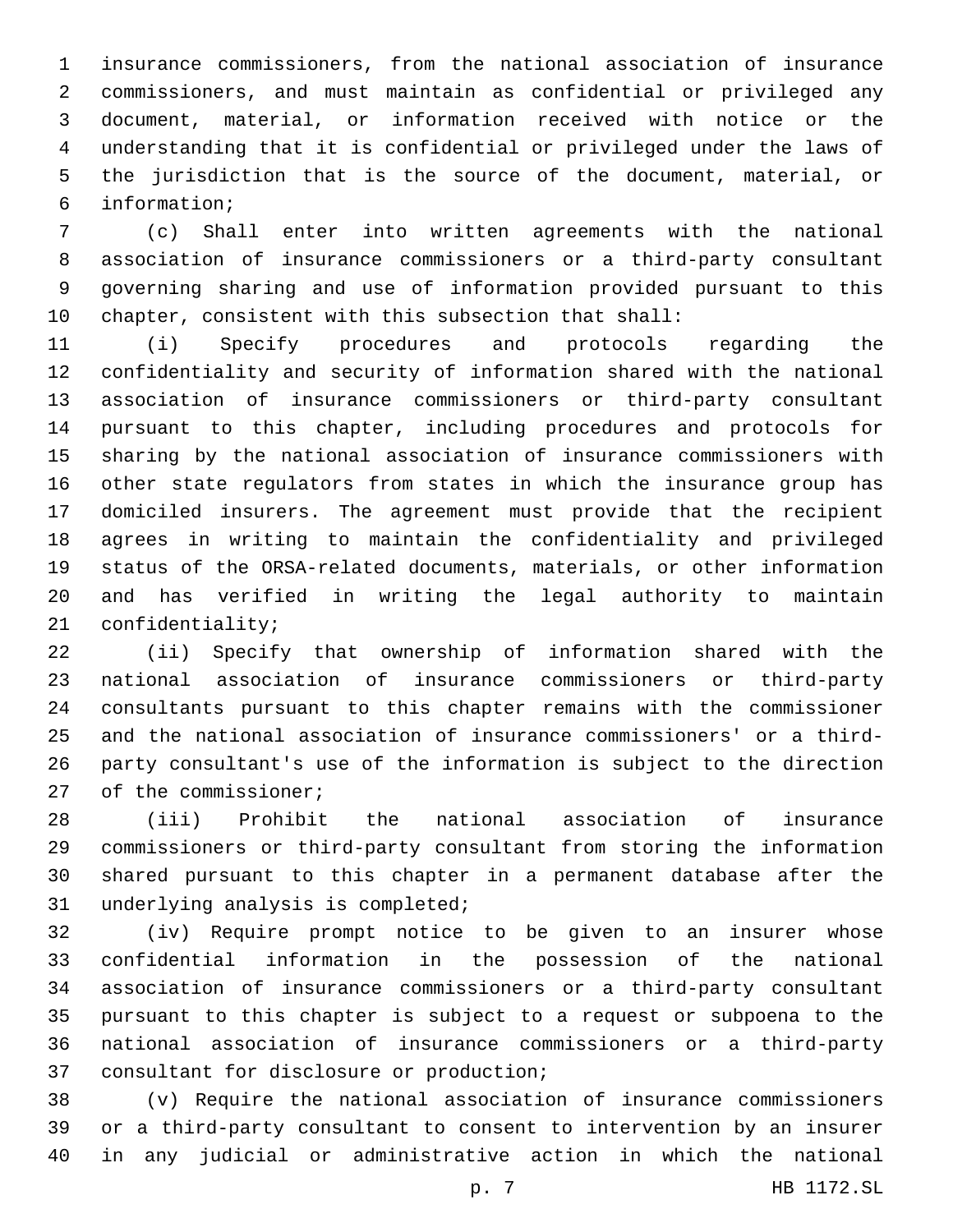association of insurance commissioners or a third-party consultant may be required to disclose confidential information about the insurer shared with the national association of insurance commissioners or a third-party consultant pursuant to this chapter; 5 and

 (vi) In the case of an agreement involving a third-party 7 consultant, provide the insurer's written consent.

 (4) The sharing of information by the commissioner pursuant to this chapter does not constitute a delegation of regulatory authority or rule making, and the commissioner is solely responsible for the administration, execution, and enforcement of the provisions of this 12 chapter.

 (5) A waiver of any applicable privilege or claim of confidentiality in the documents, materials, or information does not occur as a result of disclosure to the commissioner under this section or as a result of sharing as authorized in this chapter.

 (6) Documents, materials, or other information in the possession or control of the national association of insurance commissioners or a third-party consultant pursuant to this chapter are confidential by law and privileged, are not subject to chapter 42.56 RCW, are not subject to subpoena, and are not subject to discovery or admissible 22 in evidence in any private civil action.

 NEW SECTION. **Sec. 9.** The commissioner must require any insurer failing, without just cause, to file the ORSA summary report as required in this chapter, after notice and hearing, to pay a fine of five hundred dollars for each day's delay, to be recovered by the commissioner and the fine collected must be transferred to the treasurer for deposit into the state general fund. The maximum fine under this section is one hundred thousand dollars. The commissioner may reduce the fine if the insurer demonstrates to the commissioner that the imposition of the fine would constitute a financial hardship to the insurer.

 **Sec. 10.** RCW 42.56.400 and 2013 c 277 s 5 and 2013 c 65 s 5 are 34 each reenacted and amended to read as follows:

 The following information relating to insurance and financial institutions is exempt from disclosure under this chapter: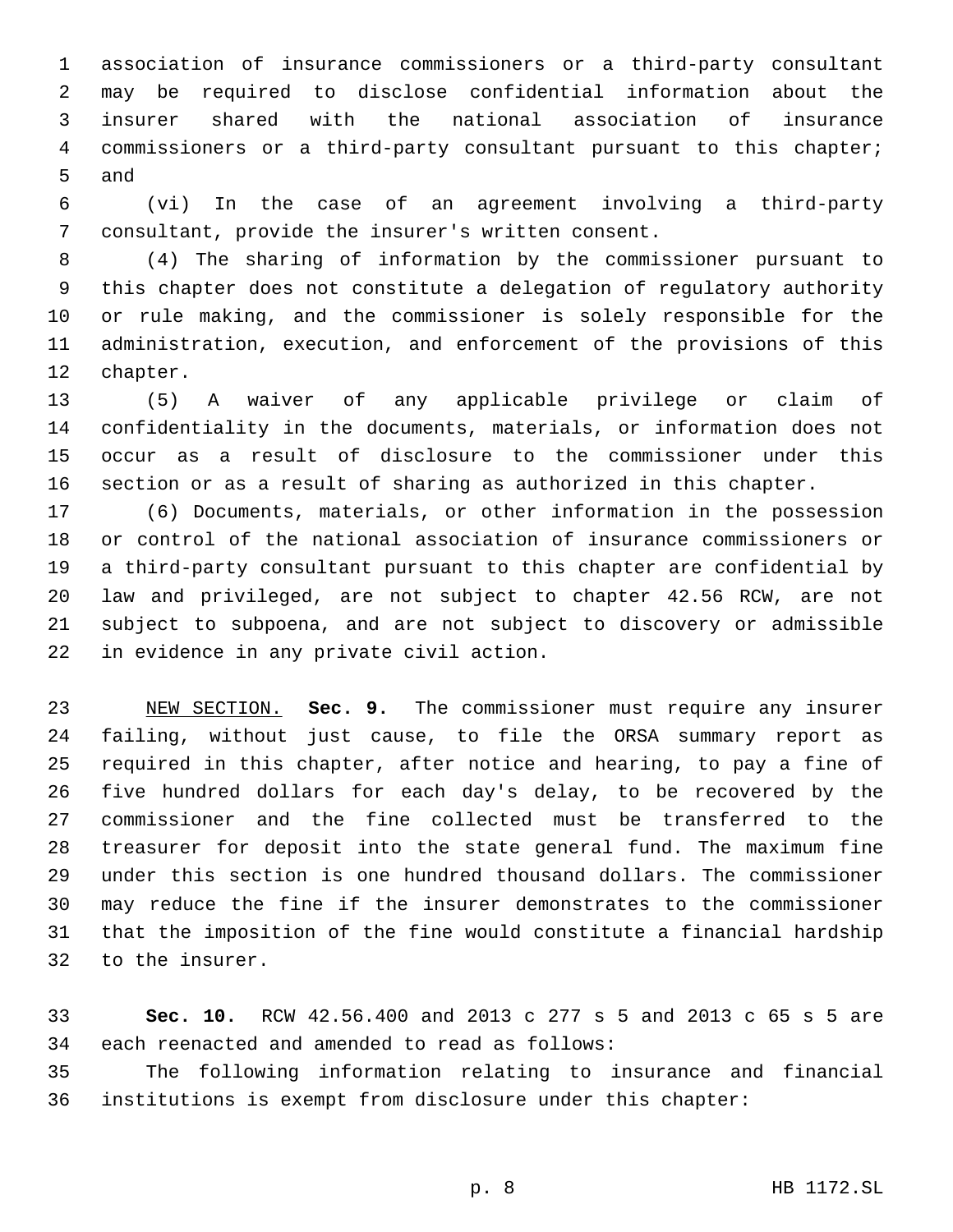(1) Records maintained by the board of industrial insurance appeals that are related to appeals of crime victims' compensation 3 claims filed with the board under RCW 7.68.110;

 (2) Information obtained and exempted or withheld from public inspection by the health care authority under RCW 41.05.026, whether retained by the authority, transferred to another state purchased health care program by the authority, or transferred by the authority to a technical review committee created to facilitate the development, acquisition, or implementation of state purchased health 10 care under chapter 41.05 RCW;

 (3) The names and individual identification data of either all owners or all insureds, or both, received by the insurance 13 commissioner under chapter 48.102 RCW;

(4) Information provided under RCW 48.30A.045 through 48.30A.060;

 (5) Information provided under RCW 48.05.510 through 48.05.535, 48.43.200 through 48.43.225, 48.44.530 through 48.44.555, and 17 48.46.600 through 48.46.625;

 (6) Examination reports and information obtained by the department of financial institutions from banks under RCW ((30.04.075))30A.04.075, from savings banks under RCW 32.04.220, from savings and loan associations under RCW 33.04.110, from credit unions under RCW 31.12.565, from check cashers and sellers under RCW 31.45.030(3), and from securities brokers and investment advisers under RCW 21.20.100, all of which is confidential and privileged 25 information;

 (7) Information provided to the insurance commissioner under RCW  $27 \quad 48.110.040(3);$ 

 (8) Documents, materials, or information obtained by the insurance commissioner under RCW 48.02.065, all of which are 30 confidential and privileged;

 (9) Confidential proprietary and trade secret information provided to the commissioner under RCW 48.31C.020 through 48.31C.050 33 and 48.31C.070;

 (10) Data filed under RCW 48.140.020, 48.140.030, 48.140.050, and 7.70.140 that, alone or in combination with any other data, may reveal the identity of a claimant, health care provider, health care facility, insuring entity, or self-insurer involved in a particular claim or a collection of claims. For the purposes of this subsection: (a) "Claimant" has the same meaning as in RCW 48.140.010(2).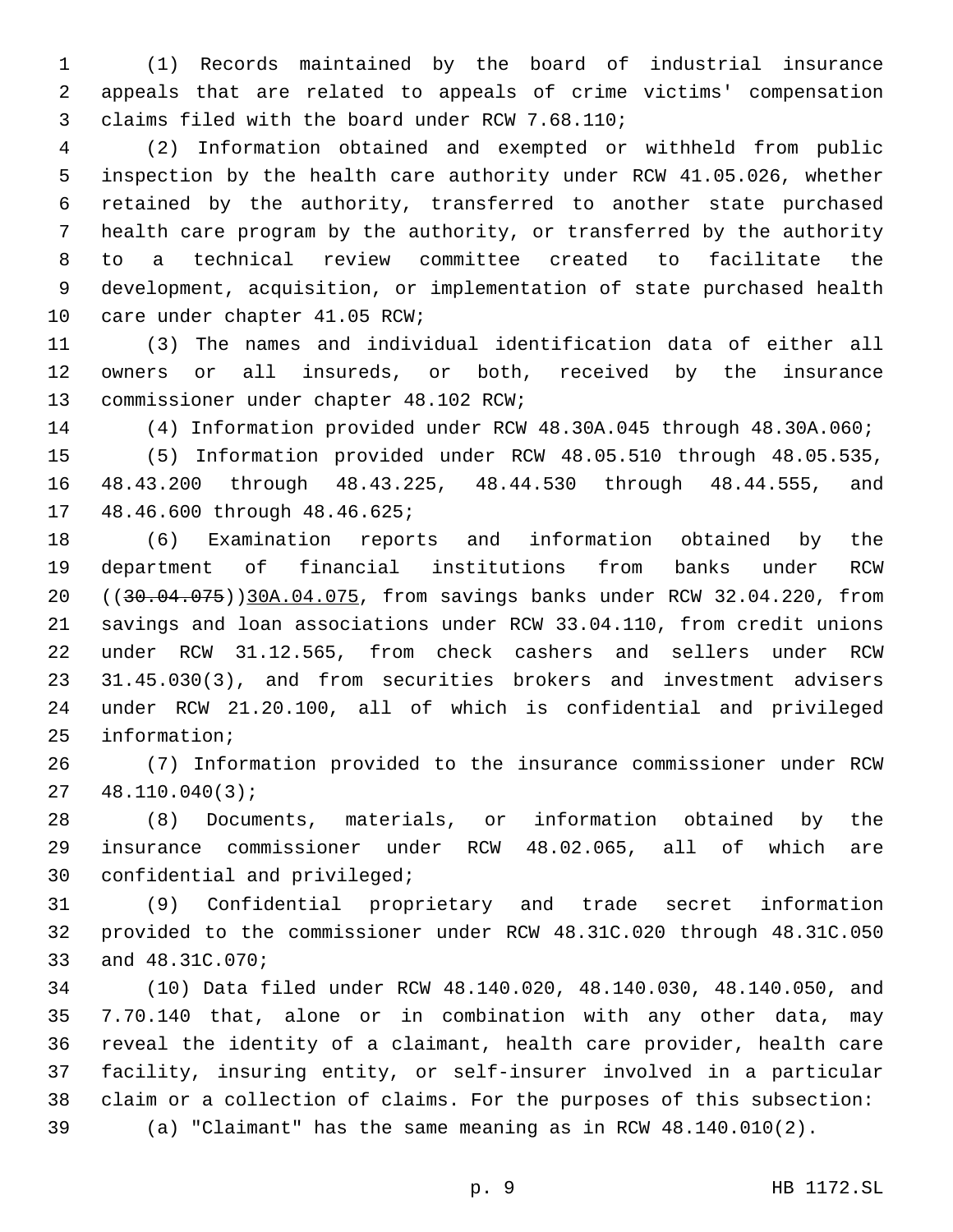(b) "Health care facility" has the same meaning as in RCW  $2, 48.140.010(6)$ .

 (c) "Health care provider" has the same meaning as in RCW 48.140.010(7).4

 (d) "Insuring entity" has the same meaning as in RCW  $48.140.010(8)$ .

(e) "Self-insurer" has the same meaning as in RCW 48.140.010(11);

 (11) Documents, materials, or information obtained by the 9 insurance commissioner under RCW 48.135.060;

 (12) Documents, materials, or information obtained by the 11 insurance commissioner under RCW 48.37.060;

 (13) Confidential and privileged documents obtained or produced by the insurance commissioner and identified in RCW 48.37.080;

 (14) Documents, materials, or information obtained by the 15 insurance commissioner under RCW 48.37.140;

 (15) Documents, materials, or information obtained by the 17 insurance commissioner under RCW 48.17.595;

 (16) Documents, materials, or information obtained by the insurance commissioner under RCW 48.102.051(1) and 48.102.140 (3) and 20  $(7)(a)(ii);$ 

 (17) Documents, materials, or information obtained by the insurance commissioner in the commissioner's capacity as receiver under RCW 48.31.025 and 48.99.017, which are records under the jurisdiction and control of the receivership court. The commissioner is not required to search for, log, produce, or otherwise comply with the public records act for any records that the commissioner obtains under chapters 48.31 and 48.99 RCW in the commissioner's capacity as 28 a receiver, except as directed by the receivership court;

 (18) Documents, materials, or information obtained by the 30 insurance commissioner under RCW 48.13.151;

 (19) Data, information, and documents provided by a carrier 32 pursuant to section 1, chapter 172, Laws of 2010;

 (20) Information in a filing of usage-based insurance about the usage-based component of the rate pursuant to RCW 48.19.040(5)(b);

 (21) Data, information, and documents, other than those described in RCW 48.02.210(2), that are submitted to the office of the insurance commissioner by an entity providing health care coverage pursuant to RCW 28A.400.275 and 48.02.210; ((and))

 (22) Data, information, and documents obtained by the insurance 40 commissioner under RCW 48.29.017; ((and))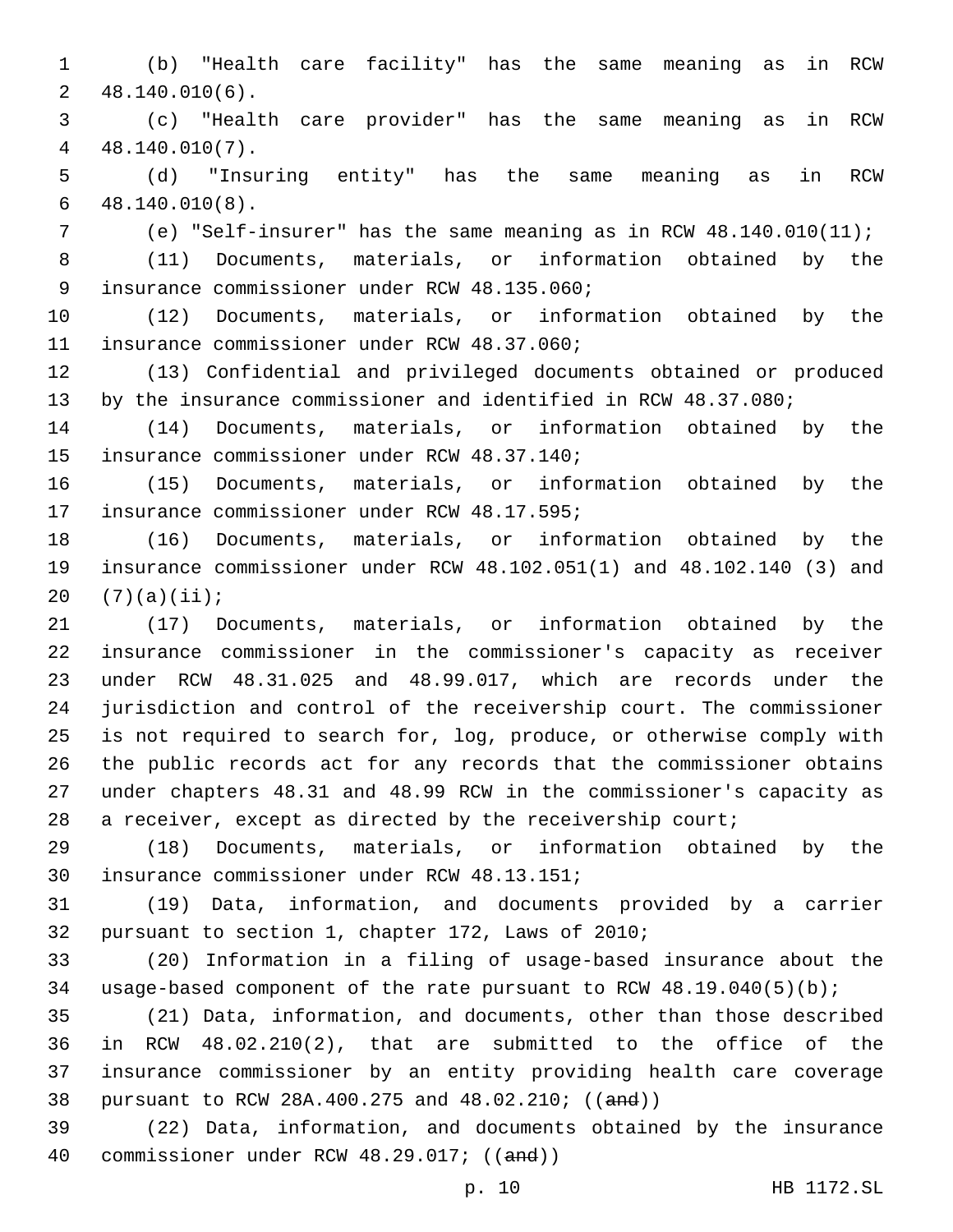(23) Information not subject to public inspection or public 2 disclosure under RCW 48.43.730(5); and

 (23) Documents, materials, or information obtained by the insurance commissioner under chapter 48.--- RCW (the new chapter 5 created in section 13 of this act).

 **Sec. 11.** RCW 42.56.400 and 2013 c 65 s 5 are each amended to 7 read as follows:

 The following information relating to insurance and financial institutions is exempt from disclosure under this chapter:

 (1) Records maintained by the board of industrial insurance appeals that are related to appeals of crime victims' compensation 12 claims filed with the board under RCW 7.68.110;

 (2) Information obtained and exempted or withheld from public inspection by the health care authority under RCW 41.05.026, whether retained by the authority, transferred to another state purchased health care program by the authority, or transferred by the authority to a technical review committee created to facilitate the development, acquisition, or implementation of state purchased health 19 care under chapter 41.05 RCW;

 (3) The names and individual identification data of either all owners or all insureds, or both, received by the insurance 22 commissioner under chapter 48.102 RCW;

(4) Information provided under RCW 48.30A.045 through 48.30A.060;

 (5) Information provided under RCW 48.05.510 through 48.05.535, 48.43.200 through 48.43.225, 48.44.530 through 48.44.555, and 48.46.600 through 48.46.625;26

 (6) Examination reports and information obtained by the department of financial institutions from banks under RCW 29 ((30.04.075))30A.04.075, from savings banks under RCW 32.04.220, from savings and loan associations under RCW 33.04.110, from credit unions under RCW 31.12.565, from check cashers and sellers under RCW 31.45.030(3), and from securities brokers and investment advisers under RCW 21.20.100, all of which is confidential and privileged 34 information;

 (7) Information provided to the insurance commissioner under RCW  $36 \quad 48.110.040(3);$ 

 (8) Documents, materials, or information obtained by the insurance commissioner under RCW 48.02.065, all of which are 39 confidential and privileged;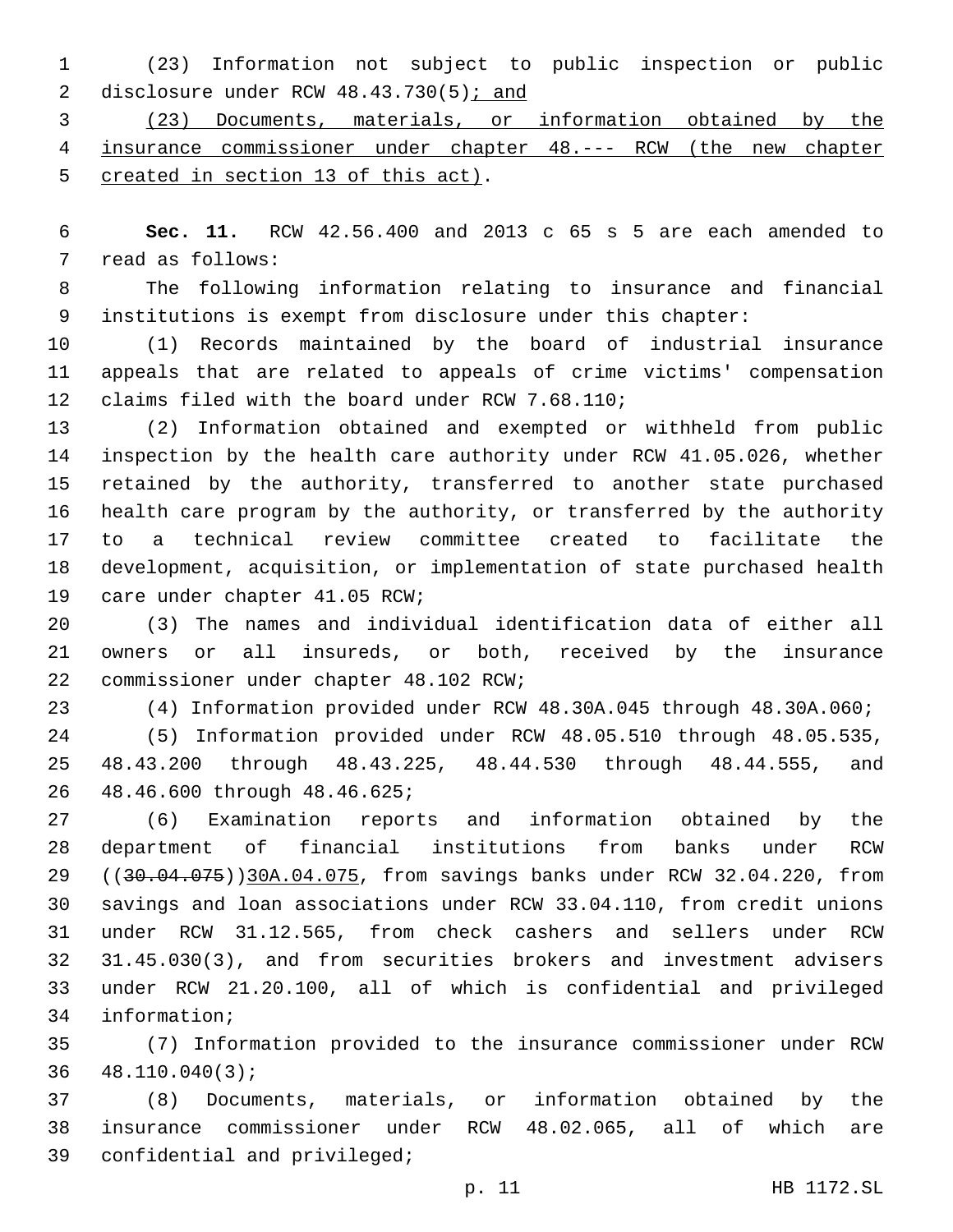(9) Confidential proprietary and trade secret information provided to the commissioner under RCW 48.31C.020 through 48.31C.050 3 and 48.31C.070;

 (10) Data filed under RCW 48.140.020, 48.140.030, 48.140.050, and 7.70.140 that, alone or in combination with any other data, may reveal the identity of a claimant, health care provider, health care facility, insuring entity, or self-insurer involved in a particular claim or a collection of claims. For the purposes of this subsection:

(a) "Claimant" has the same meaning as in RCW 48.140.010(2).

 (b) "Health care facility" has the same meaning as in RCW 11 48.140.010(6).

 (c) "Health care provider" has the same meaning as in RCW  $13 \quad 48.140.010(7)$ .

 (d) "Insuring entity" has the same meaning as in RCW 15 48.140.010(8).

(e) "Self-insurer" has the same meaning as in RCW 48.140.010(11);

 (11) Documents, materials, or information obtained by the 18 insurance commissioner under RCW 48.135.060;

 (12) Documents, materials, or information obtained by the 20 insurance commissioner under RCW 48.37.060;

 (13) Confidential and privileged documents obtained or produced by the insurance commissioner and identified in RCW 48.37.080;

 (14) Documents, materials, or information obtained by the insurance commissioner under RCW 48.37.140;24

 (15) Documents, materials, or information obtained by the 26 insurance commissioner under RCW 48.17.595;

 (16) Documents, materials, or information obtained by the insurance commissioner under RCW 48.102.051(1) and 48.102.140 (3) and  $(7)(a)(ii);$ 

 (17) Documents, materials, or information obtained by the insurance commissioner in the commissioner's capacity as receiver under RCW 48.31.025 and 48.99.017, which are records under the jurisdiction and control of the receivership court. The commissioner is not required to search for, log, produce, or otherwise comply with the public records act for any records that the commissioner obtains under chapters 48.31 and 48.99 RCW in the commissioner's capacity as 37 a receiver, except as directed by the receivership court;

 (18) Documents, materials, or information obtained by the 39 insurance commissioner under RCW 48.13.151;